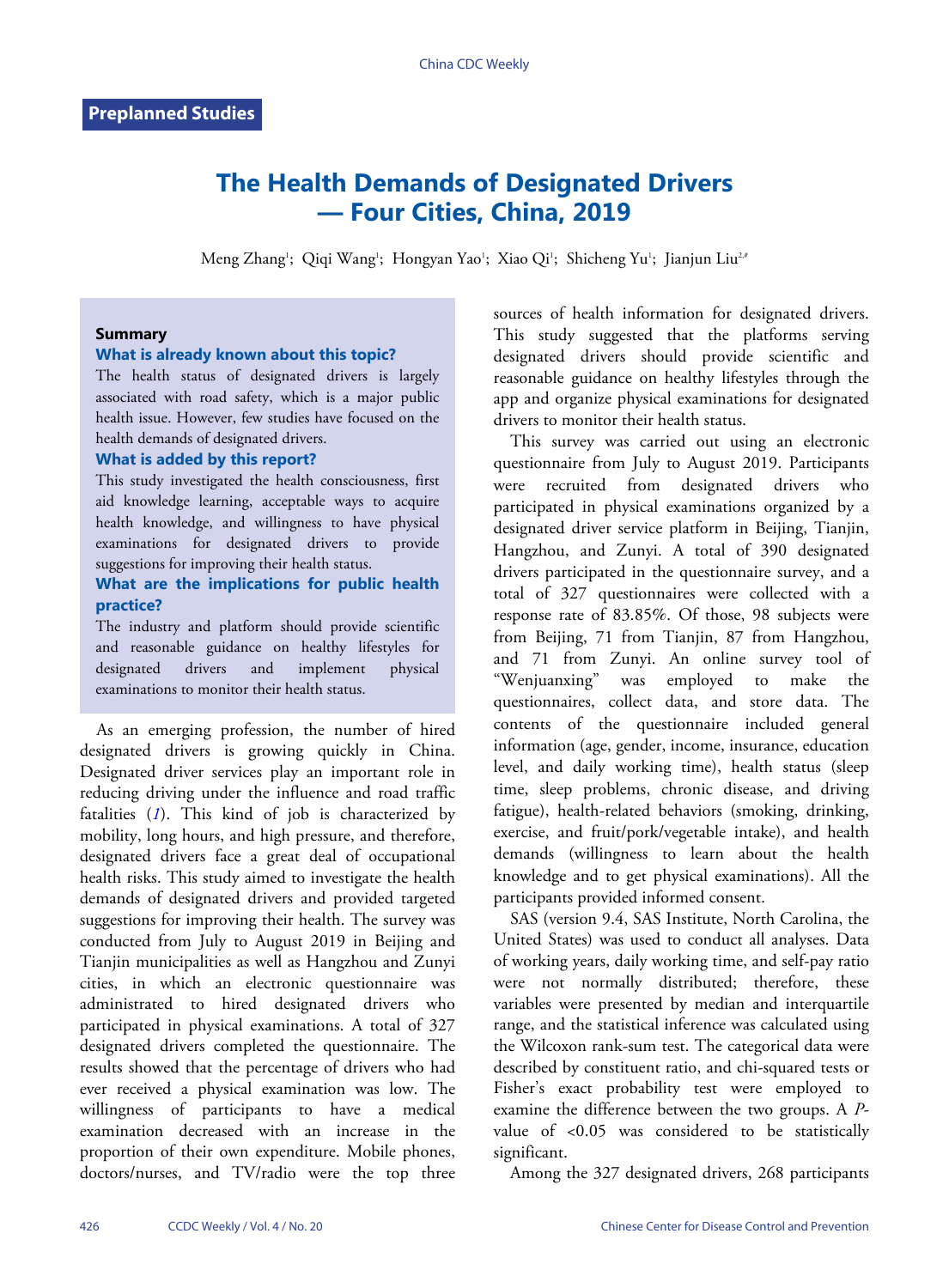were full-time and 59 participants were part-time. A total of 82.87% of participants were under 45 years old, and 98.47% of them were male. The educational levels of designated drivers were ranged from less than or equal to junior high school to college, with a significant difference between full- and part-time drivers (*P*<0.05). Overall, 32.72% of participants did not have any type of medical insurance. The median of working years was 2 years, with no difference between the two working types (*P*>0.05). The median daily working time was 9 hours for full-time drivers and 7 hours for part-time drivers, with significant differences between the two (*P*<0.05). Results are shown in [Table](#page-1-0) [1.](#page-1-0)

Overall, 93.27% of participants actively learned about health information, with no difference between the 2 working types (*P*>0.05); 66.67% of the participants had received physical examinations previously, 33.33% never received a physical examination, and the difference between the two working types was statistically significant (*P*<0.05). Under the following payment conditions for physical examinations, including free of charge, partially funded, and fully self-pay, 99.39%, 79.51%, and 41.90% of designated drivers, respectively, were willing to have physical examinations. The median proportion

of willingness to pay was 45.5% for full-time drivers and 50% for part-time drivers, with no difference between the two (*P*>0.05).

The percentage of learning first aid knowledge among the respondents was low, 40.98% of the drivers had not learned about it. As for the view of carrying simple emergency medical supplies when working, 74.62% of the participants thought that they should carry, 7.64% of them did not think so, and 17.74% of them did not care about it. There was no significant difference between full-time and part-time drivers in terms of having first aid knowledge and willingness on carrying emergency medical supplies (*P*>0.05). The results are presented in [Table 2.](#page-2-0)

Overall, 63.00%, 51.68%, and 47.09% of designated drivers obtained relevant health knowledge through mobile phones, doctors/nurses, and TV/radio, respectively. The other ways of accessing information were through newspapers/books, family, colleagues/ friends, computers, etc. A total of 72.17% of participants agreed that mobile apps were the most acceptable way for participants to acquire health knowledge. With respect to health knowledge manuals and health knowledge lectures, the proportions of agreement were 13.15% and 13.15%. These numbers are illustrated in [Figure 1](#page-3-0) and [Figure 2.](#page-3-1)

<span id="page-1-0"></span>TABLE 1. Demographic and occupational characteristics of designated drivers by working types in China, 2019 [n (%)].

| <b>Variables</b>            | <b>Full-time</b>         | Part-time                        | Total                    | P-value              |  |
|-----------------------------|--------------------------|----------------------------------|--------------------------|----------------------|--|
| Total                       | 268                      | 59                               | 327                      |                      |  |
| Age (years)                 |                          |                                  |                          |                      |  |
| $35$                        | 105 (39.18)              | 25 (42.37)                       | 130 (39.75)              |                      |  |
| $35 - 45$                   | 112 (41.79)              | 29 (49.15)                       | 141 (43.12)              | $0.144*$             |  |
| >45                         | 51 (19.03)               | 5(8.47)                          | 56 (17.13)               |                      |  |
| Gender                      |                          |                                  |                          |                      |  |
| Male                        | 264 (98.51)              | 58 (98.31)                       | 322 (98.47)              |                      |  |
| Female                      | 4(1.49)                  | 1(1.69)                          | 5(1.53)                  | $0.901$ <sup>t</sup> |  |
| <b>Educational level</b>    |                          |                                  |                          |                      |  |
| Junior high school graduate | 106 (39.55)              | 15 (25.42)                       | 121 (37.00)              |                      |  |
| Senior high school graduate | 138 (51.49)              | 33 (55.93)                       | 171 (52.30)              | $0.030*$             |  |
| College graduate            | 24 (8.96)                | 11 (18.64)                       | 35 (10.70)               |                      |  |
| Medical insurance           |                          |                                  |                          |                      |  |
| Yes                         | 177 (66.04)              | 43 (72.88)                       | 220 (67.28)              | 0.311                |  |
| No                          | 91 (33.96)               | 16 (27.12)                       | 107 (32.72)              |                      |  |
| Working years               | 2.00 $(1.00, 3.00)^{\$}$ | 2.00 $(1.00, 3.00)^{\$}$         | 2.00 $(1.00, 3.00)^{\$}$ | 0.991                |  |
| Daily working time (hours)  | $9.00(8.00, 10.00)^{5}$  | $7.00$ (5.00, 8.00) <sup>§</sup> | $9.00(8.00, 10.00)^{5}$  | < 0.001              |  |

 $^{\star}$   $\chi^2$  test;

† Fisher's exact probability test;

§ Median and inter quartile range.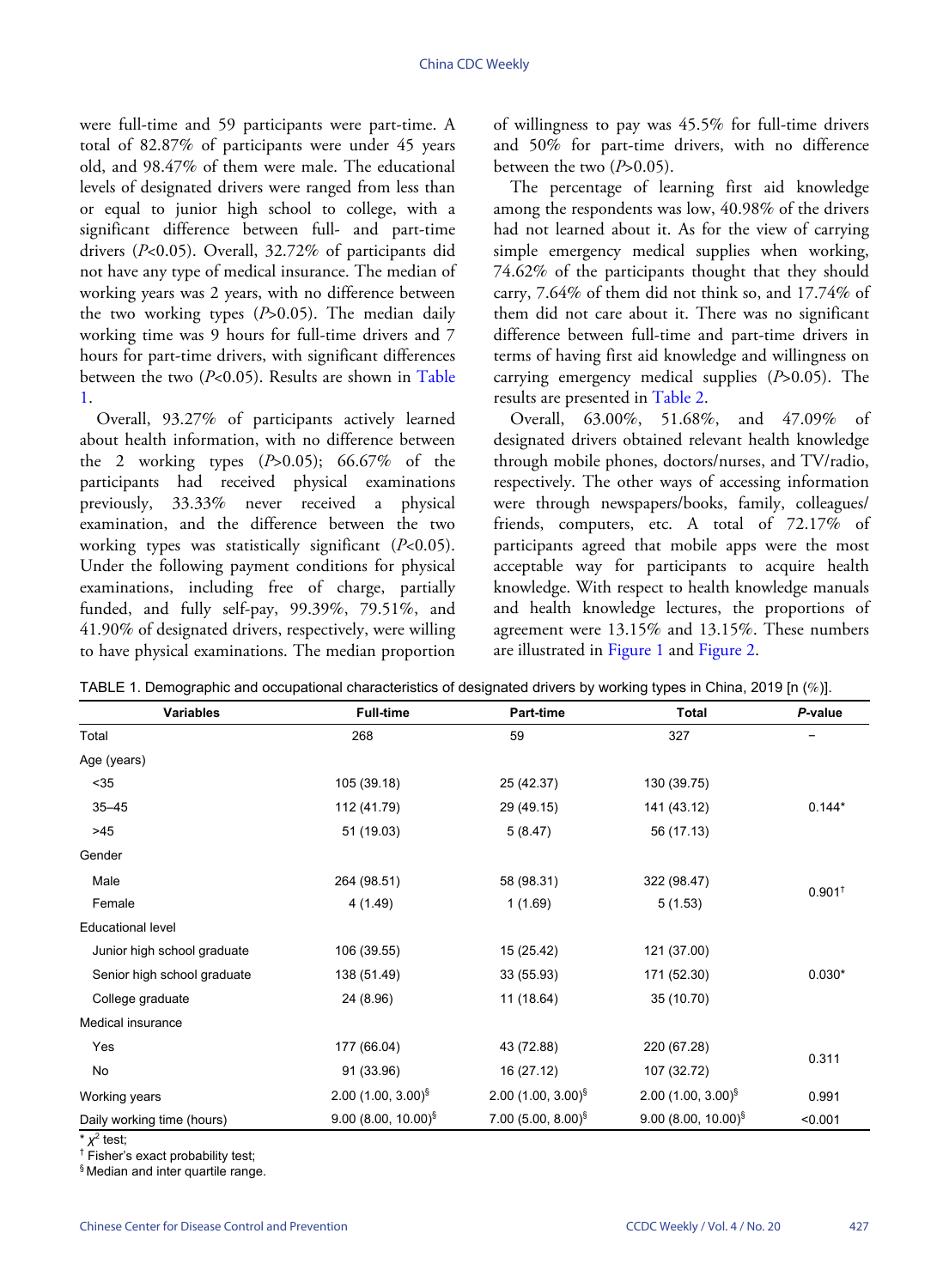<span id="page-2-0"></span>

| TABLE 2. Health demand of designated drivers in China, 2019 [n (%)]. |  |  |
|----------------------------------------------------------------------|--|--|
|----------------------------------------------------------------------|--|--|

| <b>Variables</b>                                                             | <b>Full-time</b> | Part-time                                                           | <b>Total</b>                      | P-value            |
|------------------------------------------------------------------------------|------------------|---------------------------------------------------------------------|-----------------------------------|--------------------|
| Total                                                                        | 268              | 59                                                                  | 327                               |                    |
| Do you learn about health information actively?                              |                  |                                                                     |                                   |                    |
| Yes                                                                          | 251 (93.66)      | 54 (91.53)                                                          | 305 (93.27)                       | $0.567*$           |
| No                                                                           | 17(6.34)         | 5(8.47)                                                             | 22 (6.73)                         |                    |
| Have you ever had a physical examination?                                    |                  |                                                                     |                                   |                    |
| Yes                                                                          | 172 (64.18)      | 46 (77.97)                                                          | 218 (66.67)                       | $0.042*$           |
| No                                                                           | 96 (35.82)       | 13 (22.03)                                                          | 109 (33.33)                       |                    |
| Do you want to have a physical examination?                                  |                  |                                                                     |                                   |                    |
| Free, yes                                                                    | 267 (99.63)      | 58 (98.31)                                                          | 325 (99.39)                       | 0.358 <sup>†</sup> |
| Free, no                                                                     | 1(0.37)          | 1(1.69)                                                             | 2(0.61)                           |                    |
| Partially self-pay, yes                                                      | 214 (79.85)      | 46 (77.97)                                                          | 260 (79.51)                       | $0.884*$           |
| Partially self-pay, no                                                       | 54 (20.15)       | 13 (22.03)                                                          | 67 (20.49)                        |                    |
| Fully self-pay, yes                                                          | 113 (42.16)      | 24 (40.68)                                                          | 137 (41.90)                       | $0.949*$           |
| Fully self-pay, no                                                           | 155 (57.84)      | 35 (59.32)                                                          | 190 (58.10)                       |                    |
| If you accept partially self-pay, what proportion are you<br>willing to pay? |                  | 45.50 (20.00, 80.25) <sup>§</sup> 50.00 (20.00, 64.50) <sup>§</sup> | 46.00 (20.00, 80.00) <sup>§</sup> | 0.753              |
| Have you ever learned first aid knowledge?                                   |                  |                                                                     |                                   |                    |
| Yes                                                                          | 159 (59.33)      | 34 (57.63)                                                          | 193 (59.02)                       | $0.810*$           |
| No                                                                           | 109 (40.67)      | 25 (42.37)                                                          | 134 (40.98)                       |                    |
| Do you want to carry simple emergency medical supplies<br>when working?      |                  |                                                                     |                                   |                    |
| Yes                                                                          | 203 (75.75)      | 41 (69.49)                                                          | 244 (74.62)                       |                    |
| No                                                                           | 20(7.46)         | 5(8.47)                                                             | 25 (7.64)                         | $0.586*$           |
| I don't care                                                                 | 45 (16.79)       | 13 (22.03)                                                          | 58 (17.74)                        |                    |

\* *χ* 2 test;

† Fisher's exact probability test;

§ Median and inter quartile range.

# **DISCUSSION**

The results of this study showed that designated drivers had some health consciousness, while they had insufficient knowledge regarding first aid. Designated drivers work in a complex environment during nights, in which they face threats such as road traffic accidents and sudden illnesses. Learning first aid knowledge could help them to avoid risk factors in a reasonable and timely way, which may save their lives and others when necessary ([2](#page-4-1)). The study found that designated drivers obtained health knowledge from a variety of sources, but could not identify the authority of the information due to the lack of professional health knowledge. Therefore, it is necessary to provide specific health knowledge for designated drivers in appropriate ways. The survey found that 72.17% of participants hope to receive relevant health knowledge through mobile apps. As designated drivers take orders through the mobile app platforms and their working

time and place are unfixed, designated driver service platforms could provide scientific guidance on healthy lifestyles through the mobile apps to enhance the health awareness of designated drivers.

The results indicated that the physical examination percentage of designated drivers was low and with the increase in the proportion of their own expenses, the willingness of the participants to have a medical examination decreased. The results were similar to the survey of the willingness of rural residents to have physical examinations (*[3](#page-4-2)*). The possible reasons include not realizing the importance of regular physical examinations and worrying about the high cost of physical examinations. Given this, the designated driver platform can organize physical examinations for designated drivers to monitor their health status. Medical insurance plays an important role in reducing the economic burden of diseases. In this survey, 32.72% of respondents did not have medical insurance, implying that designated drivers face a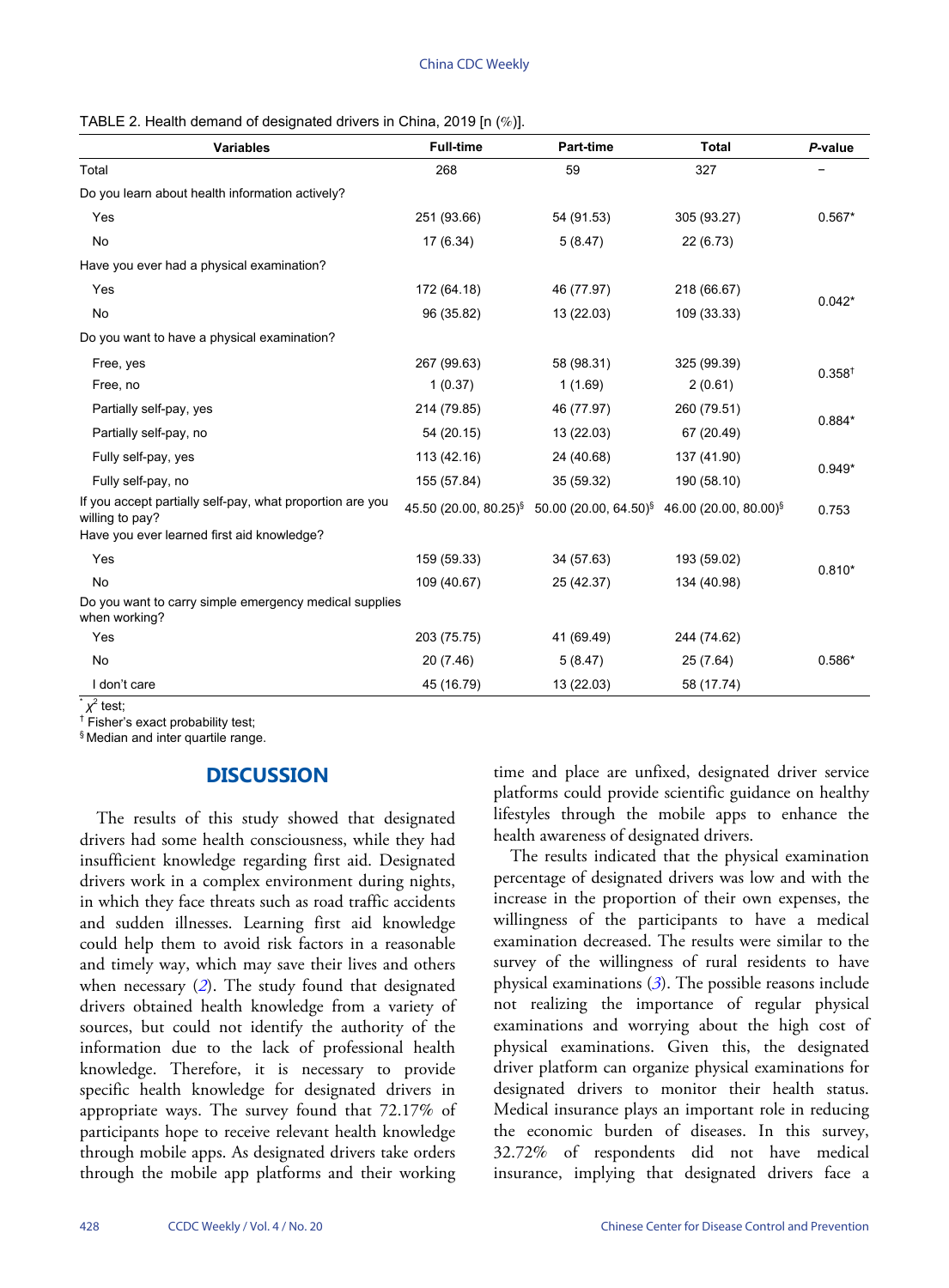<span id="page-3-0"></span>

<span id="page-3-1"></span>FIGURE 1. Ways for designated drivers to obtain health knowledge in China, 2019. Note: Participants could select multiple answers.



FIGURE 2. Acceptable ways for designated drivers to acquire health knowledge in China, 2019. Note: Participants could only select single answers.

higher burden of disease. The government and industry should pay more attention to the medical insurance participation of designated drivers, and the platform could provide economic support for designated drivers to buy medical insurance (*[4](#page-4-3)*).

Previous studies on designated drivers mainly focused on the legal disputes and the role they played in reducing driving under the influence (*[5](#page-4-4)*–*[8](#page-4-5)*), and few studies focused on the health status and health

demands of designated drivers. This study investigated the health demand of the designated drivers to provide suggestions for improving their health status.

The study was subject to some limitations. Only the primary health needs of designated drivers were investigated and the sample size was relatively small due to limited funding and time. A purposive sampling method was used in the survey, which may have some bias on the outcome. In the following research, the